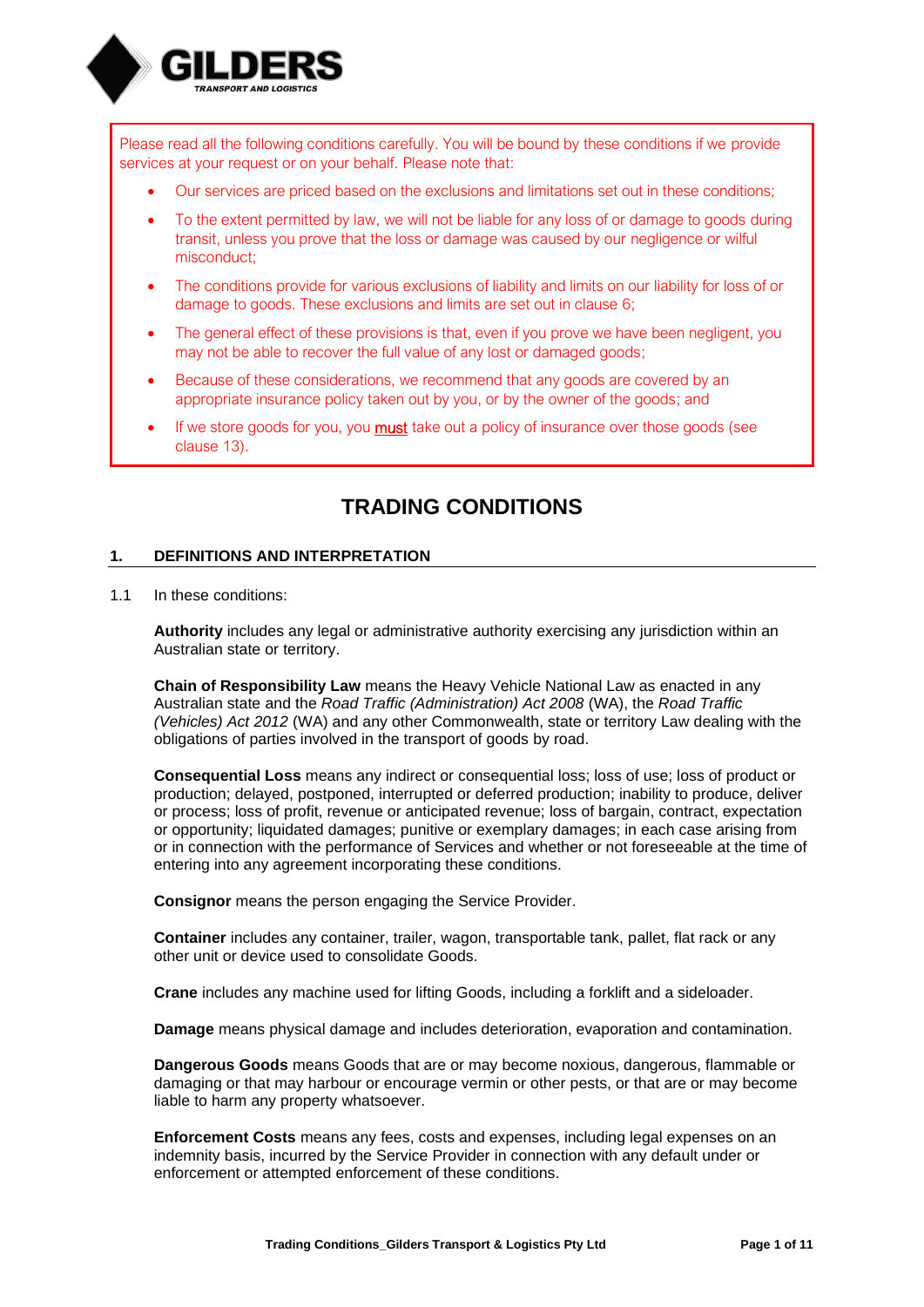

**Force Majeure Event** means acts of God, lightning, earthquakes, cyclones, floods, landslides, storms, explosions, fires and any natural disaster, acts of war, acts of public enemies, terrorism, public disorder, riots, civil commotion, malicious damage, vandalism, sabotage, explosions, nuclear accidents, strikes, epidemics, pandemics, cyber warfare, cyber attacks, ransomware attacks, cyber sabotage, labour disputes and other industrial disturbances, any border or road closure or congestion of roads, any quarantine or customs restriction, any interruption of power supply or scarcity of fuel or any accident, collision or breakdown of a vehicle, machinery or equipment.

**Goods** means the property accepted by the Service Provider from, or at the request of, the Consignor for the provision of Services and includes any Container or packaging supplied by or on behalf of the Consignor.

**Interest** means an amount calculated on any Outstanding Amount at the rate of 1.0% per calendar month, compounded annually.

Law includes all applicable statutes, regulations, proclamations, orders, bylaws, requirements and approvals.

**Outstanding Amount** means any amount which remains unpaid upon the expiry of the credit terms extended by the Service Provider or for which the Consignor is otherwise liable, pursuant to these conditions, to the Service Provider.

**PPSA** means the *Personal Property Securities Act 2009* (Cth).

**Service Provider** means Gilders Transport and Logistics Pty Limited (ABN 34 103 664 080) trading under its own name or under any other business name.

**Services** means any operations or services undertaken by or on behalf of the Service Provider (whether gratuitously or not), in any way connected with Goods including loading, unloading, packing, unpacking, handling, weighing, transporting and Storage of Goods, towing a trailer, completing documents and the provision of any advice.

**Storage** means receiving Goods into a storage location operated by or on behalf of the Service Provider including any confirmation of quantities and batch numbers, storing Goods and handling inbound and outbound Goods at the storage location.

**Subcontractor** includes any person who pursuant to a contract or arrangement with any other person (whether or not the Service Provider) performs or agrees to perform the Services or any part of them.

- 1.2 In these conditions:
	- (a) a reference to a person is to be construed as a reference to an individual, body corporate, unincorporated association, partnership, joint venture or government body;
	- (b) headings are included for convenience only and do not affect the interpretation of these conditions;
	- (c) words importing the singular include the plural and vice versa and words importing a gender include other genders;
	- (d) where a word or phrase is defined, other parts of speech and grammatical forms of that word or phrase have corresponding meanings;
	- (e) wherever 'include' or any form of that word is used, it will be construed as if it were followed by '(without being limited to)';
	- (f) terms used have the same meaning as under the PPSA; and
	- (g) all indemnities survive the termination or expiration of any agreement incorporating these conditions.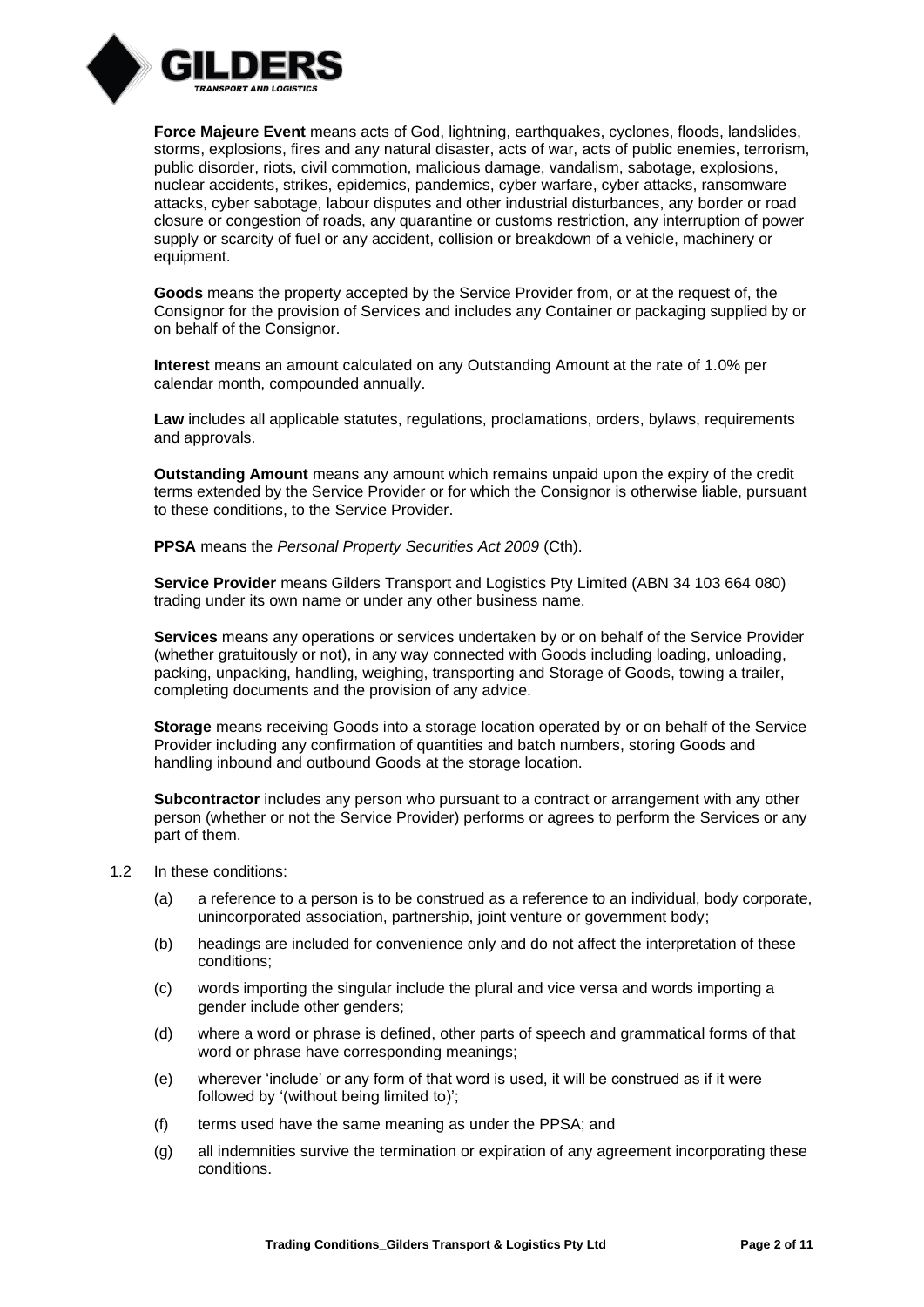

# **2. NEGATION OF LIABILITY AS A COMMON CARRIER**

The Service Provider is not a common carrier and will accept no liability as such. All Goods are carried and all Services are performed by the Service Provider subject only to these conditions and the Service Provider reserves the right to refuse, in its discretion, to provide Services in respect of any goods.

#### **3. SERVICE PROVIDER'S OBLIGATIONS**

- 3.1 The Service Provider will:
	- (a) take reasonable care to protect and safeguard the Goods and to follow any special handling requirements notified to the Service Provider by the Consignor;
	- (b) provide the Services exercising the degree of skill, care and efficiency that would be expected from a competent provider of Services;
	- (c) at its own expense, hold all licences as may be required by Law in connection with the Services;
	- (d) to the extent the Services comprise Storage, account for all Goods received and use modes of Storage appropriate to the nature of those Goods;
	- (e) use reasonable endeavours to deliver the Goods to the address nominated by the Consignor and to effect delivery at the date and time requested by the Consignor (subject to compliance with all Law, including Chain of Responsibility Law); and
	- (f) use reasonable endeavours to comply with the Consignor's reasonable and lawful directions.
- 3.2 To the extent permitted by Law, any conditions, guarantees, terms and warranties which would otherwise be implied into these conditions are excluded. Without limitation, this exclusion applies to any implied conditions, guarantees, terms or warranties of merchantability or of satisfactory quality applying to the Services.

#### **4. OBLIGATIONS AND WARRANTIES**

- 4.1 The Consignor must:
	- (a) where the Goods are Dangerous Goods, provide written notice to the Service Provider and otherwise comply with clause [17;](#page-9-0)
	- (b) ensure that the loading of the Goods onto the Service Provider's vehicle will not cause the vehicle to exceed any dimension or mass limits under Chain of Responsibility Law;
	- (c) where the Goods require special treatment or handling, provide written notice to the Service Provider of the special treatment required; and
	- (d) provide all documents, information and assistance necessary to allow the Service Provider to comply with the requirements of any Authority.
- 4.2 The Consignor warrants that:
	- (a) the Goods are in a fit state to allow the Services to be performed and are packed in a manner adequate to withstand the ordinary risks associated with the Services;
	- (b) the Goods within any Container are adequately restrained in accordance with the Load Restraint Guide published by the National Transport Commission;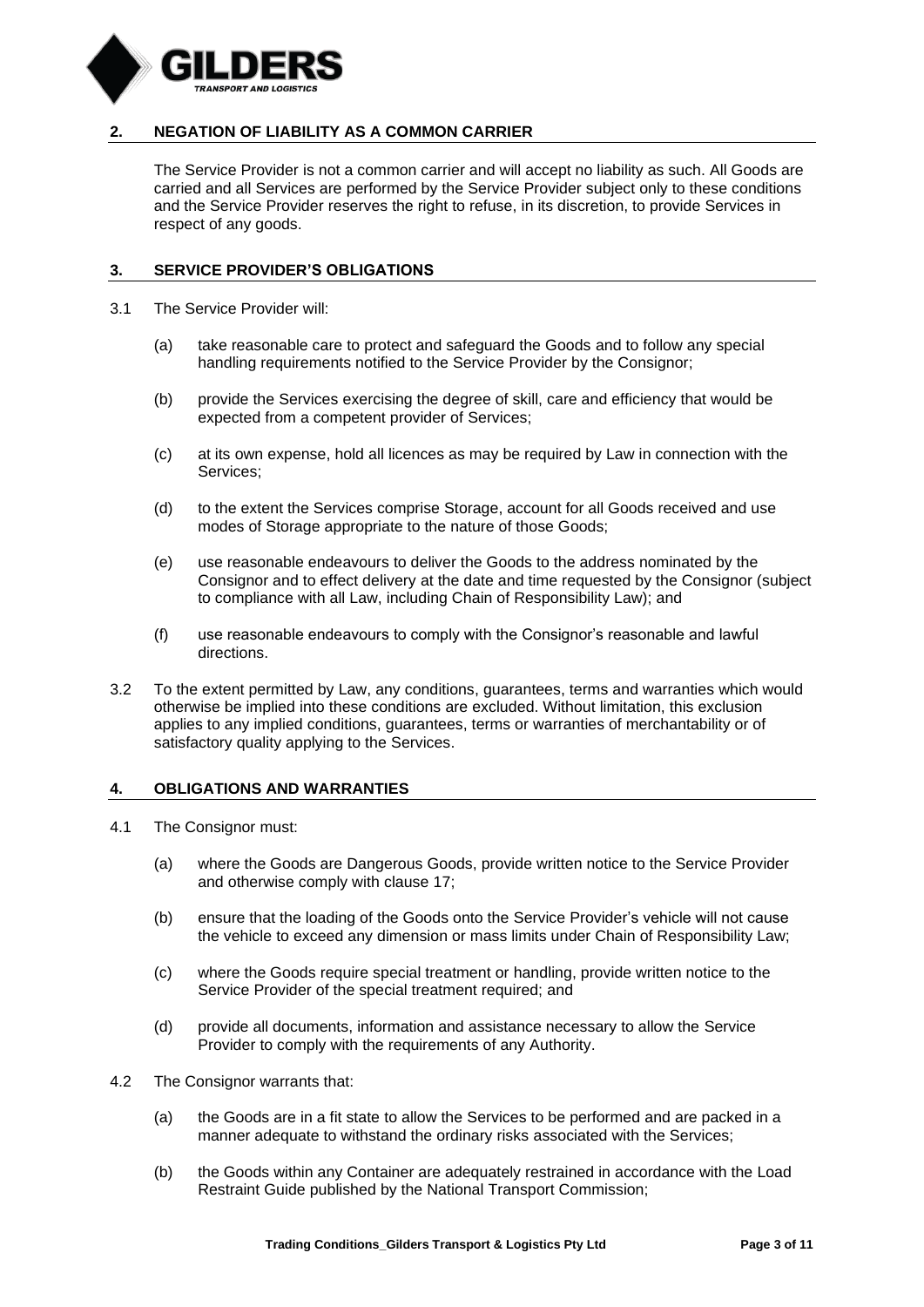

- (c) it is authorised by all persons owning or having any interest in the Goods (including the consignee) to accept these conditions on their behalf;
- (d) all details supplied with respect to the Goods, including the details of description, items, pallet space, quantity, weight, volume, quality, value and measurements, are correct;
- (e) there is a suitable and safe road and approach for the Service Provider's vehicles to the place from which the Goods are to be collected and the place to which the Goods are to be delivered;
- (f) safe and adequate commercial loading/unloading facilities and equipment will be available at any place from which any Goods are to be collected and to which any Goods are to be delivered; and
- (g) Services are supplied for the purpose of a business, trade, profession or occupation carried on or engaged in by the Consignor.
- 4.3 The Service Provider relies on the details of description, items, pallet space, quantity, weight, quality, value and measurements supplied by the Consignor but does not admit their accuracy.

# **5. SUBCONTRACTING**

- 5.1 The Service Provider, at its discretion, may subcontract on any terms the whole or any part of the Services.
- 5.2 The Consignor agrees that no claim or allegation may be made against any employee, agent, or Subcontractor that imposes or attempts to impose upon such person any liability whatsoever arising out of or in any way connected with the Goods or the Services, whether or not arising out of negligence or a wilful act or omission on the part of any of them and if such claim or allegation should nevertheless be made, to indemnify the Service Provider against all consequences of any such claim or allegation.
- <span id="page-3-3"></span><span id="page-3-1"></span>5.3 Every exemption, limitation, condition and liberty contained in these conditions and every right, exemption from liability, limitation, defence and immunity applicable to the Service Provider or to which the Service Provider is entitled under these conditions will also be available to and will extend to protect:
	- (a) all Subcontractors;
	- (b) every employee or agent of the Service Provider or of a Subcontractor; and
	- (c) all persons who are liable for the acts or omissions of any person falling within clauses [5.3\(a\)](#page-3-1) or [5.3\(b\).](#page-3-2)
- <span id="page-3-2"></span>5.4 For the purposes of clause [5.3](#page-3-3) the Service Provider is or will be deemed to be acting as agent or trustee on behalf of and for the benefit of all such persons and each of them and all such persons and each of them will to this extent be, or be deemed to be, parties to any agreement incorporating these conditions.

#### <span id="page-3-0"></span>**6. LIABILITY OF SERVICE PROVIDER**

- <span id="page-3-4"></span>6.1 The Goods are at the risk of the Consignor. Neither the Service Provider nor any Subcontractor nor any other person who undertakes the Services will, under any circumstances, (except where any legislation otherwise requires) be under any liability whatsoever (whether in contract, tort, bailment or otherwise) for any:
	- (a) loss of the Goods;
	- (b) Damage to the Goods; or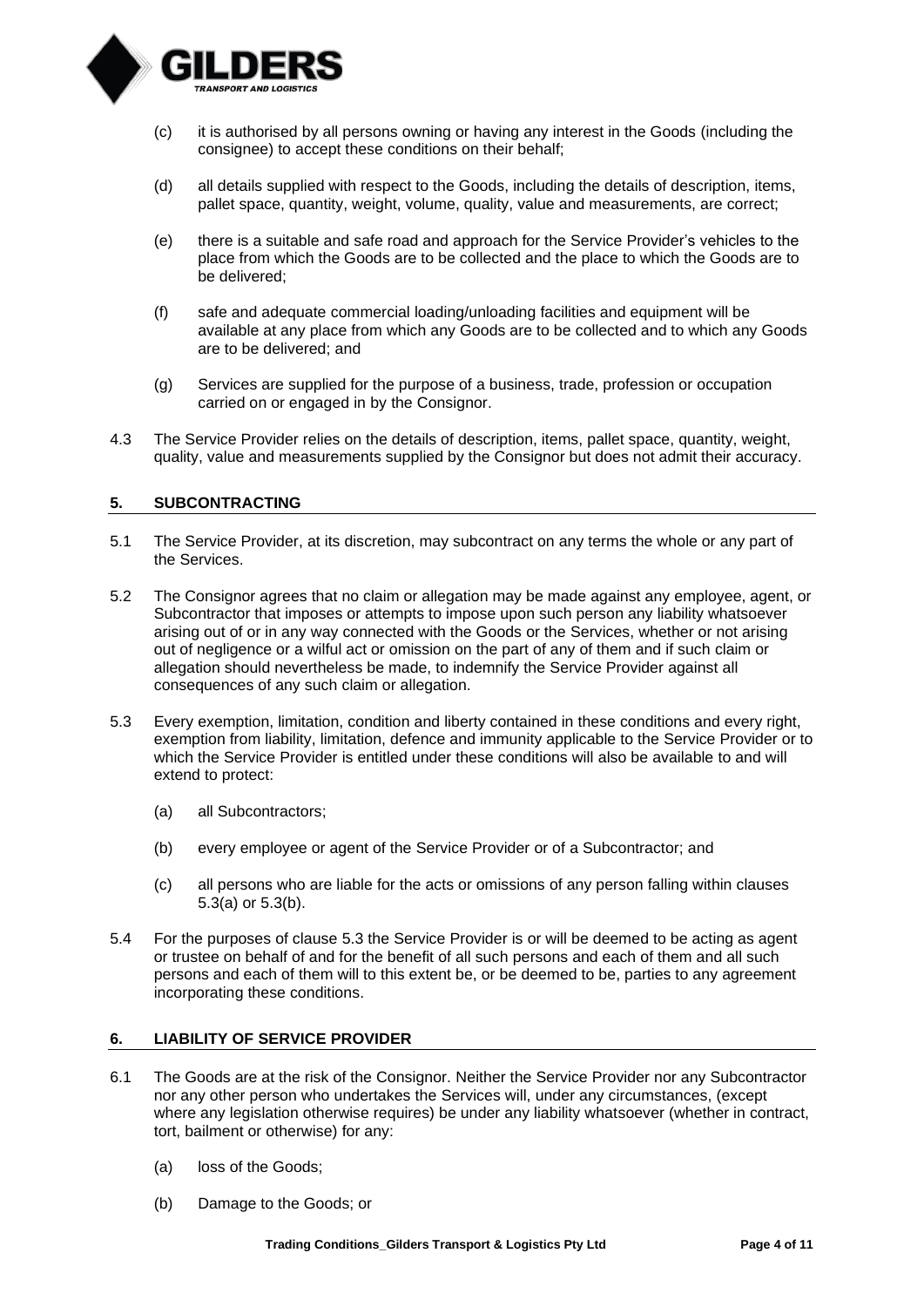

(c) misdelivery or nondelivery of the Goods,

whether in the course of Services or otherwise, unless the Consignor proves that such loss, Damage, misdelivery or nondelivery was caused by the negligence or wilful default of the Service Provider.

- 6.2 Any liability of the Service Provider under clause [6.1](#page-3-4) will be reduced proportionately to represent the extent to which the Consignor (or any other person)'s negligent or wrongful act or omission caused the loss, Damage, misdelivery or nondelivery of the Goods.
- 6.3 Notwithstanding any other provision of these conditions, the Service Provider will not be liable for any:
	- (a) loss of or Damage to Goods caused by:
		- (i) a Force Majeure Event;
		- (ii) the Service Provider following the Consignor's instructions;
		- (iii) the Goods becoming infected or contaminated with any virus, bacteria, fungi, pathogen, disease, mould, vermin or like condition;
		- (iv) vibration, road conditions, weather or weather events of any kind whatsoever;
		- (v) the Goods being inherently defective or in such a condition that they cannot be loaded, unloaded or transported by road without Damage;
		- (vi) inherent vice or the nature of the Goods;
		- (vii) a decline in value, or loss of value as a result of the Goods becoming past their 'use by' or expiry date; or
		- (viii) insufficiency or unsuitability of packing or preparation of the Goods to withstand the ordinary risks associated with the Services;
	- (b) loss of or Damage to Goods comprising electrical or mechanical derangement, shrinkage or ordinary wear and tear;
	- (c) any loss or damage suffered in connection with delay in the delivery or collection of Goods; or
	- (d) any loss of or Damage to Goods where the loss of or Damage to the Goods occurs during Storage.
- 6.4 Notwithstanding any other provision of these conditions, the Service Provider will not be liable, under any circumstances, for Consequential Loss.
- <span id="page-4-0"></span>6.5 Notwithstanding any other provision of these conditions, the Service Provider's liability arising from any loss of Goods, Damage to Goods or misdelivery, delay in delivery or nondelivery of Goods (including any liability arising from breach of a warranty, guarantee or term imposed by Law) is limited, at the option of the Service Provider, to:
	- (a) supplying the Services that were supplied with respect to the lost, Damaged or mis/nondelivered Goods, again; or
	- (b) payment of the cost of having the Services that were supplied with respect to the lost, Damaged or mis/nondelivered Goods, supplied again.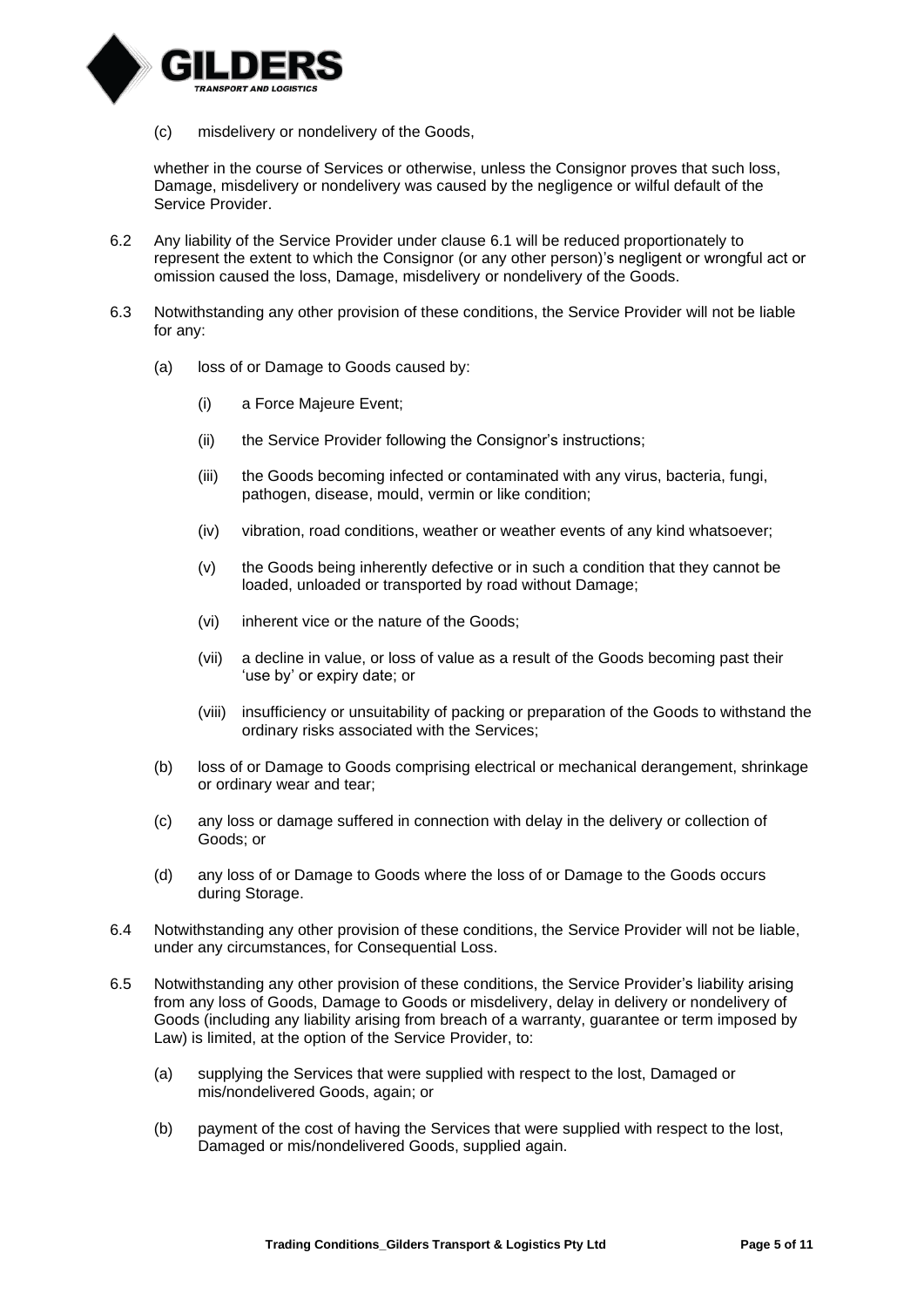

6.6 The limitations of liability set out in clause [6.5](#page-4-0) do not apply to the extent that any loss of or Damage to Goods is caused by the Service Provider engaging in malicious conduct, deliberate or wilful misconduct, fraud or criminal conduct.

# **7. CONTAINERS AND PALLETS**

- 7.1 The Consignor acknowledges that the Service Provider has no liability or responsibility in relation to any hire charge or demurrage charge associated with any Container.
- 7.2 The Consignor acknowledges that it has been provided with, and agrees to comply with the terms of the Service Provider's pallet policy.
- 7.3 The Service Provider may vary the terms of its pallet policy from time to time by providing the Consignor with seven days' notice in writing.

# **8. ROUTE AND DEVIATION**

- 8.1 The Consignor authorises any deviation from the usual route for transportation or manner of provision of Services that may, in the discretion of the Service Provider (acting reasonably), be considered desirable or necessary in the circumstances.
- 8.2 If the Consignor expressly or impliedly instructs the Service Provider to use, or it is expressly or impliedly agreed that the Service Provider will use a particular method of providing or performing the Services, the Service Provider will give priority to that method but if it cannot conveniently be adopted by the Service Provider, the Consignor authorises the Service Provider to provide the Services using another method.

#### **9. INSPECTION**

- 9.1 The Service Provider may (but is not obliged to) inspect the Goods to determine the nature or condition of the Goods or for any other purpose which the Service Provider considers reasonably necessary.
- 9.2 If, under Law, a Container must be opened, the Service Provider will not be liable for any loss, Damage or delay incurred as a result of any opening, unpacking, inspection or repacking and the Consignor agrees to pay the Service Provider's charge for any such opening, unpacking, inspection or repacking.
- 9.3 If the Consignor makes a claim that Goods have been damaged or destroyed while in the custody of the Service Provider, the Consignor must, on request, permit the Service Provider to inspect those Goods.

# **10. DELIVERY**

- 10.1 The Service Provider is authorised to deliver the Goods at the address nominated to the Service Provider for that purpose. The Service Provider will be deemed to have delivered the Goods if, at that address, it obtains from any person a receipt or signed delivery docket for the Goods.
- <span id="page-5-0"></span>10.2 If the nominated place of delivery is unattended or if delivery cannot otherwise be effected by the Service Provider, the Service Provider may, at its option, deposit the Goods at that place (which will be conclusively presumed to be due delivery under these conditions), store the Goods or redeliver the Goods to the Consignor at the Consignor's expense.
- 10.3 If the Goods are stored by the Service Provider pursuant to clause [10.2:](#page-5-0)
	- (a) the Consignor will pay or indemnify the Service Provider for all costs and expenses incurred with respect to such storage; and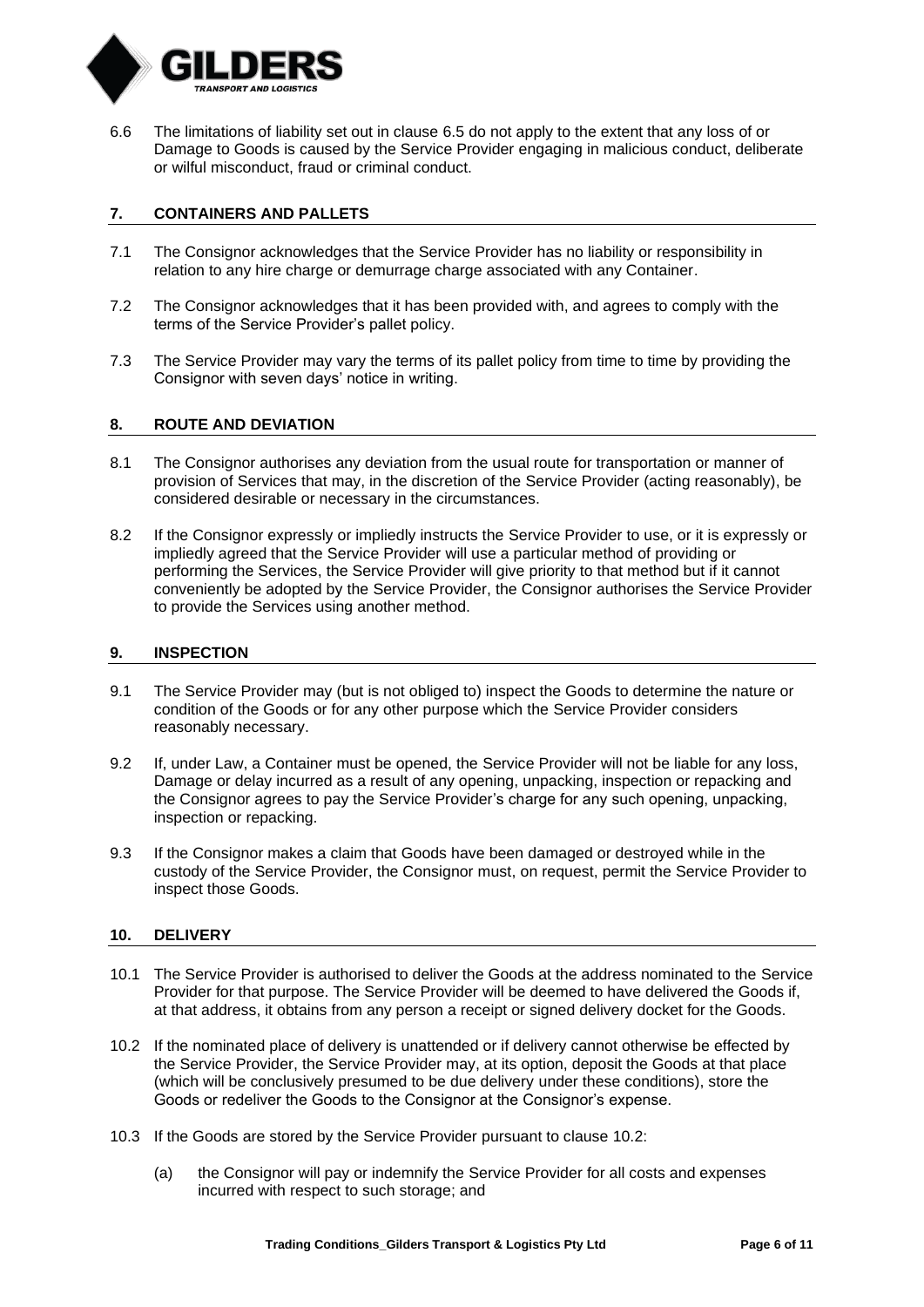

(b) the Service Provider may, at any time, redeliver the Goods to the Consignor at the Consignor's expense.

#### **11. CRANE SERVICES**

- 11.1 Where the Service Provider provides Crane services, the Consignor warrants that:
	- (a) the road surfaces, access and egress to the site and the site itself are stable, adequate to support the Crane, clear of obstacles and of a gradient to allow the Crane to be operated safely;
	- (b) sufficient clearance will be afforded in respect of all overhead wires; and
	- (c) the specifications and size of the Crane are suitable for the site and for the Consignor's purpose.
- 11.2 The Service Provider will supply a standard selection of slings, lugs and chains but accepts no responsibility for loss or delay if any slings, lugs or chains are found to be unsuitable for the Consignor's purpose.
- 11.3 The Consignor warrants that the weight of the Goods to be lifted in any one lift and the radius of the proposed lift, measured from the radial point of the Crane, will not exceed the limits of the Crane.

#### **12. STORAGE**

- 12.1 Where Goods are stored by the Service Provider at the request of the Consignor, the Consignor will provide:
	- (a) an address to which notices will be sent; and
	- (b) an inventory of the Goods to be stored.
- 12.2 The Service Provider may remove the Goods from a place of storage to another place of storage at its discretion. Goods in a Container may be stored outside.
- 12.3 Storage charges do not include removing, packing, unpacking, inspecting, stocktaking, stowing or delivering.
- 12.4 The Consignor must give 48 hours' notice to the Service Provider of its intention to remove Goods from storage.
- 12.5 The Service Provider will not be obliged to allow an inspection of the Goods or to deliver up any Goods in storage:
	- (a) to any person other than the Consignor or a person authorised in writing by the Consignor; or
	- (b) in circumstances where any amount is due by the Consignor to the Service Provider on any account whatsoever.
- 12.6 The Consignor will remove its Goods from storage within seven days of receipt of written notice from the Service Provider.

#### <span id="page-6-0"></span>**13. INSURANCE**

The Consignor must: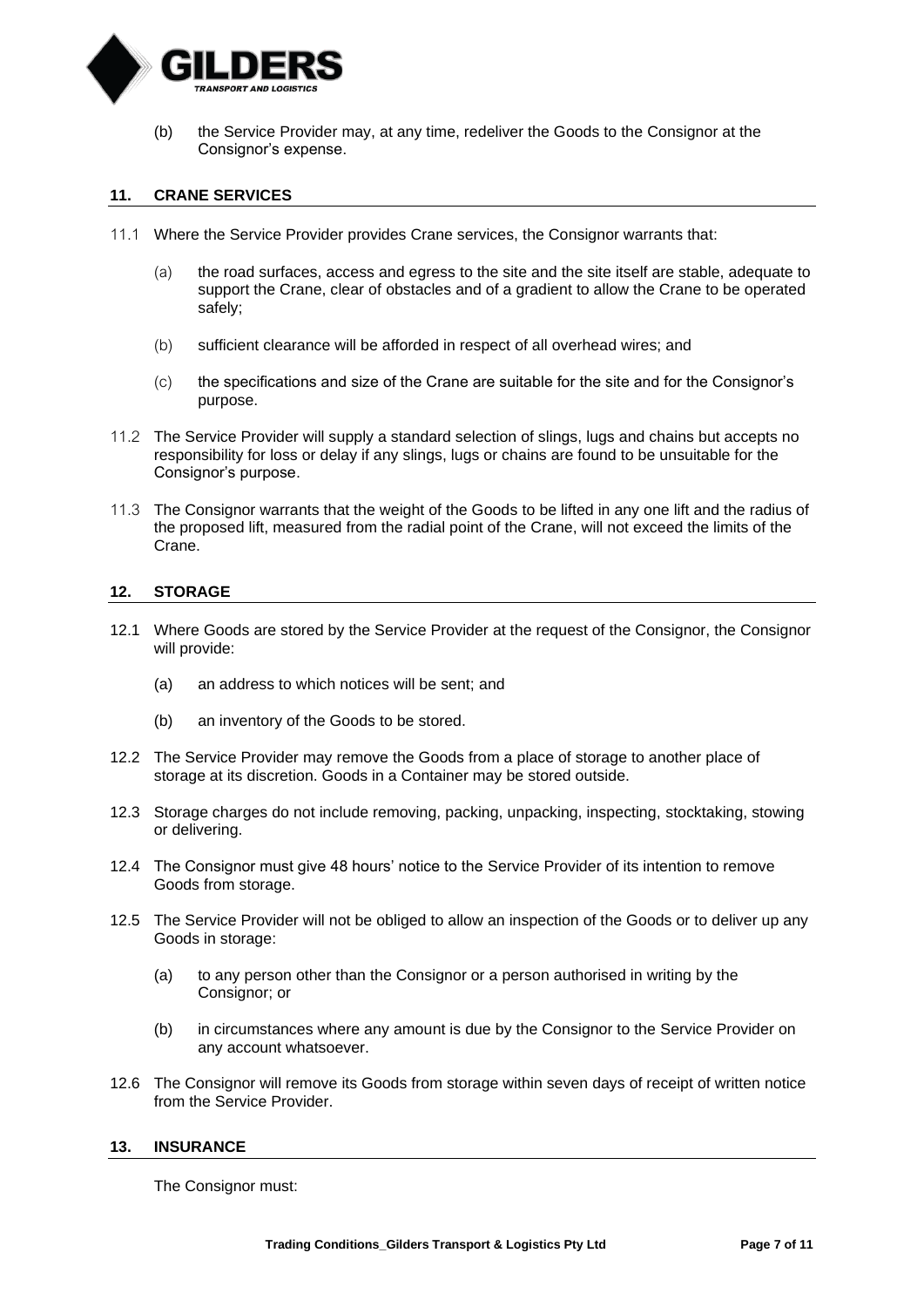

- <span id="page-7-0"></span>(a) effect and maintain an insurance policy in its own name that covers loss of or Damage to the Goods while the Service Provider is providing Storage with respect to the Goods; and
- (b) provide a certificate of currency in respect of the policy referred to in clause [13\(a\),](#page-7-0) within seven days of receiving a request from the Service Provider.

#### **14. INDEMNITIES**

The Consignor will indemnify the Service Provider:

- (a) in respect of any liability whatsoever in respect of the Goods to any person (other than the Consignor) who claims to have, who has, or who in the future may have any interest in the Goods or any part of the Goods; and
- (b) against all losses, damages, expenses, claims, fines, duty, tax, demands, actions and proceedings or any other liability suffered or incurred by, or made or instituted against, the Service Provider as a result of:
	- (i) a breach of the Consignor's obligations under any agreement incorporating these conditions; or
	- (ii) any negligence, malicious conduct, deliberate or wilful misconduct, fraud or criminal conduct of the Consignor.

#### **15. LIEN**

- 15.1 The Goods are accepted subject to a general lien for all charges due or that may become due to the Service Provider by the Consignor on any account whatsoever, whether in respect of the Goods or in respect of any other goods in respect of which the Service Provider provides or has provided Services.
- 15.2 Without prejudice to any other rights the Service Provider may have under Law, if charges are not paid when due, or the Goods are not collected when required or designated, the Service Provider may:
	- (a) remove all or any of the Goods and store them as the Service Provider thinks fit, at the Consignor's risk and expense; or
	- (b) without notice and immediately in the case of perishable Goods, or otherwise on the provision of fourteen days' notice, open and sell all or any of the Goods as the Service Provider thinks fit (whether by private treaty or public auction, including auction on an internet based platform) and apply the proceeds to discharge the lien and costs of sale without being liable to any person for any loss caused.
- 15.3 The parties agree that the lien arising under these conditions:
	- (a) attaches to the Goods when the Goods are accepted by the Service Provider; and
	- (b) is a security interest.
- 15.4 On request by the Service Provider, the Consignor must promptly do anything for the purposes of ensuring that any security interest created under, or provided for by, these conditions is enforceable, perfected (including perfection by registration), maintained and is otherwise effective. Anything that is required to be done under this clause will be done at the Consignor's expense. The Consignor agrees to reimburse the Service Provider's costs in connection with any action taken by the Service Provider under or in connection with this clause.
- 15.5 The parties agree that, to the extent permitted by the PPSA: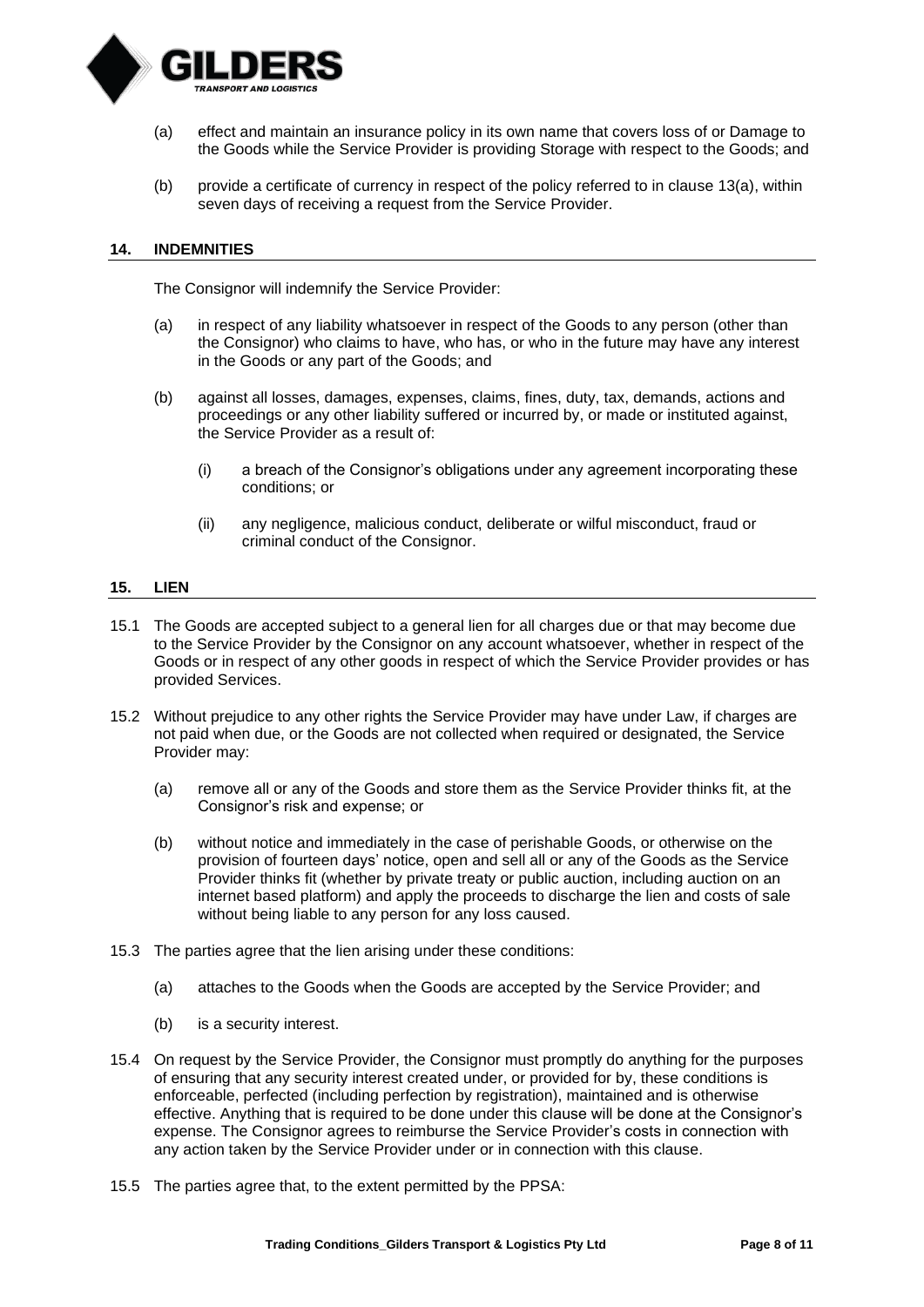

- (a) sections 95, 118, 121(4), 125, 130, 132(3)(d), 132(4), 135, 142 and 143 of the PPSA do not apply (unless the Consignor is otherwise notified in writing by the Service Provider); and
- (b) any right to receive a notice, statement or verification statement under sections 129, 130, 132, 134,135 or 157 of the PPSA is waived.

# **16. SERVICE PROVIDER'S CHARGES**

- 16.1 The Service Provider's charges will be deemed fully earned on receipt of the Goods by the Service Provider and are non-refundable in any event. The Consignor agrees to pay all sums due to the Service Provider without any deduction, counterclaim or set-off.
- 16.2 The Service Provider's charges are due within the credit terms agreed in writing between the Consignor and the Service Provider. If the Service Provider has not agreed to any credit terms, the charges are payable in advance. If the Consignor defaults in making any payment in accordance with these conditions, then all amounts owed to the Service Provider will immediately become due and payable.
- 16.3 In addition to any other charges contemplated under these conditions, the Consignor is liable to pay:
	- (a) Enforcement Costs;
	- (b) Interest on any Outstanding Amount;
	- (c) all storage, handling, stocktaking and reporting charges and any charges associated with loading or unloading Goods;
	- (d) any fuel levy imposed, which may be adjusted by the Service Provider at any time on reasonable grounds to reflect fuel price movements;
	- (e) any additional costs arising from heavy or over-dimensional transport including costs associated with permits, escorts, pilots, equipment, bridge/road works and detours; and
	- (f) all charges imposed by Law including customs charges and excises and associated fines and penalties.
- 16.4 The Service Provider may charge the Consignor, in accordance with its schedule of rates, in respect of any delay in loading or unloading occurring other than from the default of the Service Provider. Such permissible delay period will commence upon the Service Provider reporting for loading or unloading.
- 16.5 If the Consignor instructs the Service Provider that the Service Provider's charges will be paid by the consignee or any other third party and the consignee or third party does not pay the Service Provider's charges within seven days of the date of delivery or attempted delivery of the Goods, the Consignor must pay such charges.
- 16.6 Where the Service Provider stores Goods for the Consignor, the Consignor must:
	- (a) pay the Service Provider's expenses and charges to comply with any Law;
	- (b) supply or pay for labour or machinery, or both, to load or unload the Goods;
	- (c) if the Goods are at any time requantified, reweighed or remeasured, pay any proportional additional charges.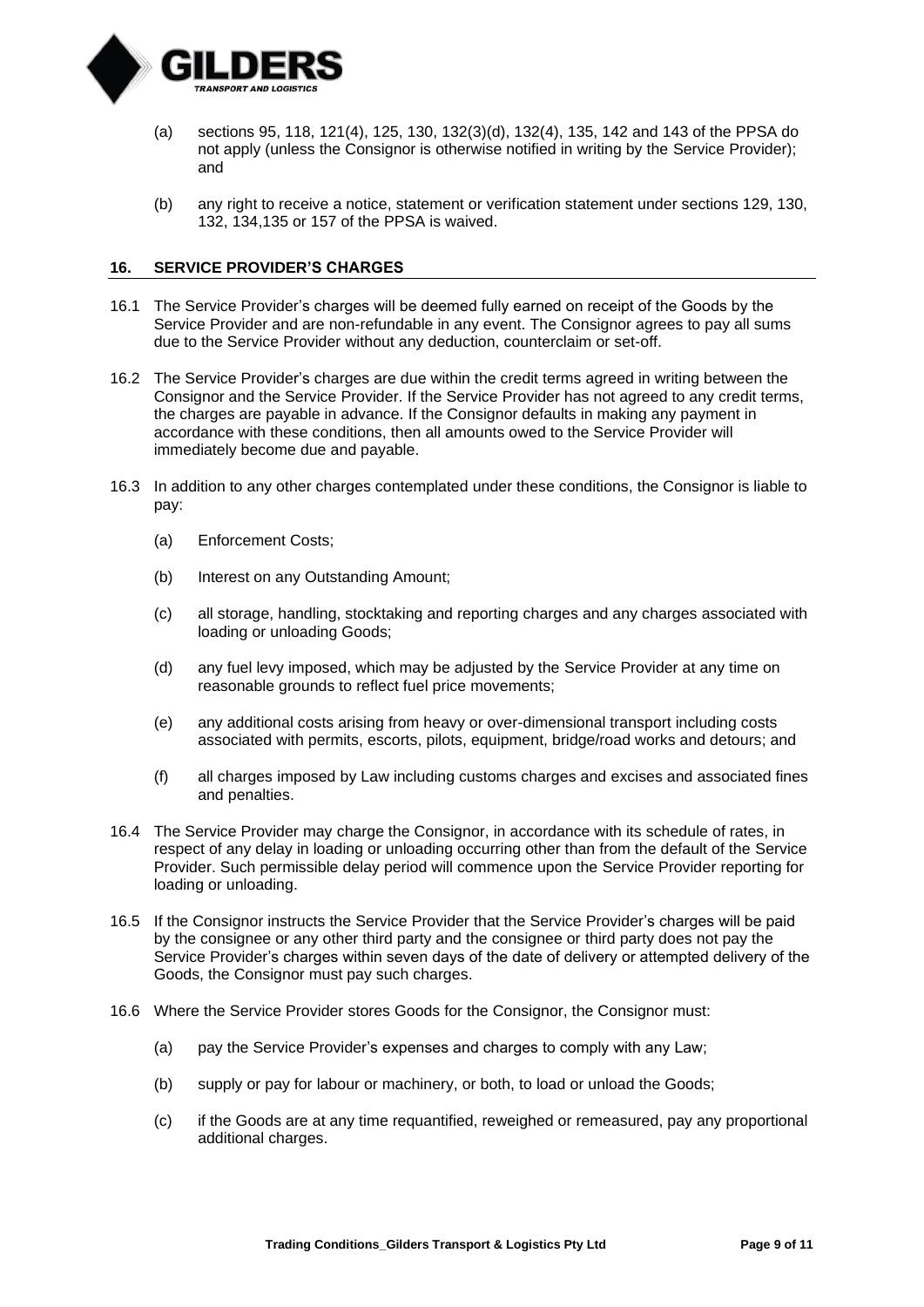

# <span id="page-9-0"></span>**17. DANGEROUS GOODS**

- 17.1 If the Service Provider agrees to provide Services with respect to Dangerous Goods:
	- (a) such Goods must be accompanied by a written declaration disclosing the nature of such Goods; and
	- (b) the Consignor must comply with all Law with respect to Dangerous Goods, including the *Australian Code for the Transport of Dangerous Goods by Road & Rail*.
- 17.2 If, in the opinion of the Service Provider, acting reasonably, the Goods are or are liable to become of a dangerous or flammable or damaging nature and pose a threat of property damage or personal injury, the Goods may at any time be destroyed, disposed of, abandoned or rendered harmless without compensation to the Consignor and without prejudice to the Service Provider's right to charge for any Services.

#### **18. FORCE MAJEURE EVENT**

- <span id="page-9-1"></span>18.1 If, because of a Force Majeure Event, the Service Provider is unable to carry out an obligation under any agreement incorporating these conditions:
	- (a) the Service Provider must give the Consignor prompt written notice and reasonable particulars of the Force Majeure Event and, so far as is known, the probable extent that the Service Provider will be unable to perform or be delayed in performing its obligation; and
	- (b) the relevant obligations of the Service Provider and the Consignor (other than any obligation of the Consignor to pay money), so far as they are affected by the Force Majeure Event, will be suspended during the continuance of the Force Majeure Event.
- 18.2 If the Service Provider gives a notice under clause [18.1,](#page-9-1) the parties must meet promptly and, in any event within fourteen days, and each use reasonable endeavours to reach a mutually acceptable solution to alleviate any hardship or unfairness caused to either party as a result of the Force Majeure Event.

# **19. NOTIFICATION OF CLAIM**

- 19.1 Notwithstanding any other provision of these conditions (other than clause [20\)](#page-10-0), the Service Provider will, in any event, be discharged from all liability whatsoever in respect of the Goods unless written notice of a claim or an intended claim (together with particulars of the circumstances on which the claim is based) is given to the Service Provider:
	- (a) in the case of Goods allegedly lost or Damaged in the course of loading, unloading or transit within seven days from the delivery of the Goods or from the date on which in the ordinary course of business, delivery would have been effected; or
	- (b) in the case of Goods allegedly lost or Damaged during Storage, within seven days of the date of removal or attempted removal of the Goods from Storage.
- 19.2 The Service Provider will, in any event, be discharged from all liability whatsoever in respect of the Goods unless legal proceedings are commenced:
	- (a) in the case of Goods allegedly lost or Damaged in the course of loading, unloading or transit, within twelve months of their delivery or of the date on which, in the ordinary course of business, they should have been delivered; or
	- (b) in the case of Goods allegedly lost or Damaged during Storage, within twelve months of the date of removal or attempted removal of the Goods from Storage.